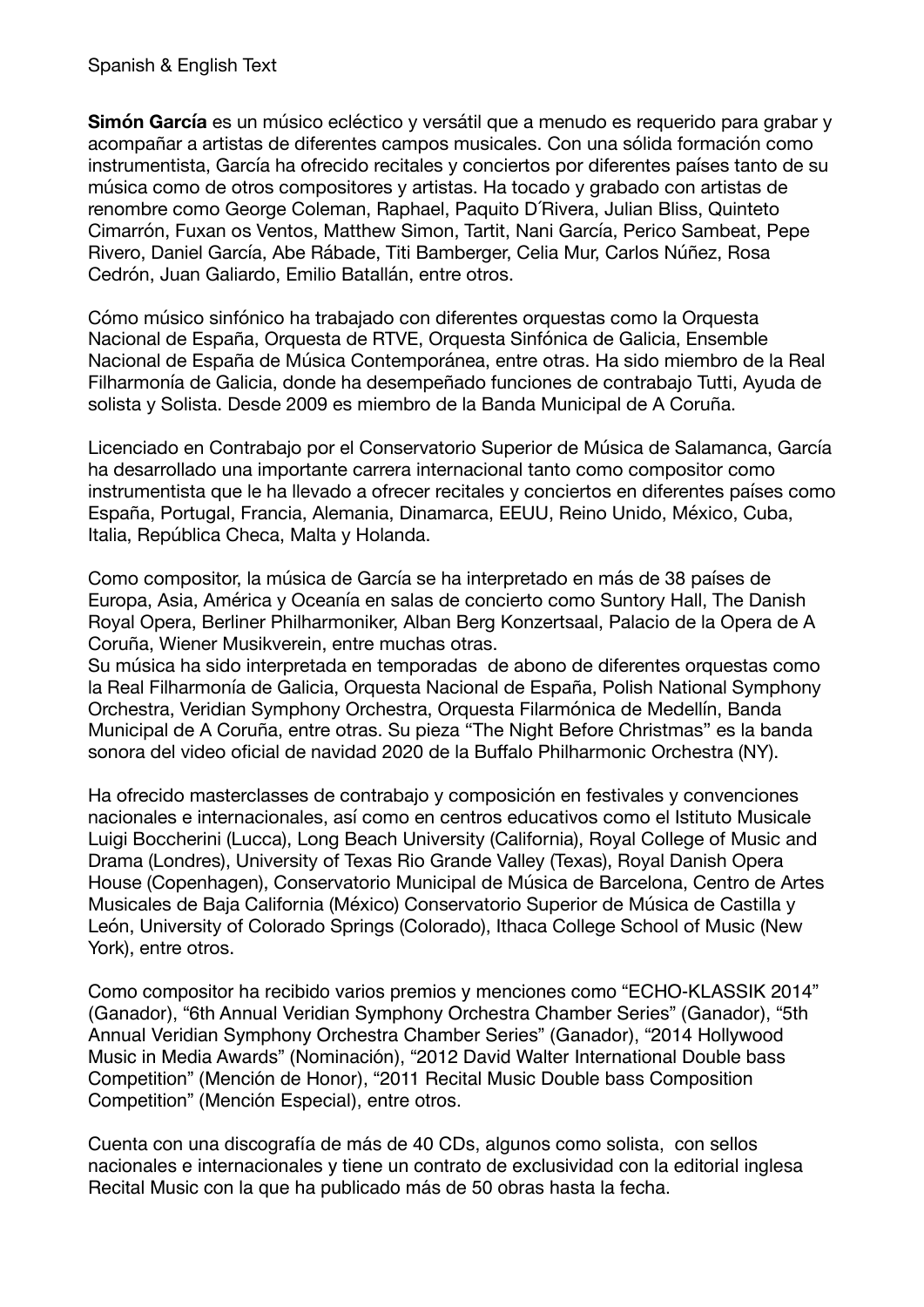## Spanish & English Text

Participa como docente en Festivales y Cursos de verano en diferentes Países y es el creador y Director Artístico del Festival y Concurso Internacional de Contrabajo Galicia Graves, de reconocido prestigio internacional, en donde también suele ejercer como docente, ofrece clases magistrales y toca como solista.

El aula de contrabajo del Conservatorio Xan Viaño de Ferrol (España) lleva su nombre desde 2021en reconocimiento a su importante carrera internacional.

Es Featured Artsist (Artista Destacado) de la marca de micrófonos REMIC

## Proyectos en activo:

- Simón García Quartet Bassically.
- Quinteto Cimarrón.
- Nani García Trio.
- RS Faktor Atlantic.
- Jazz Tributos.

**Simón García** is an eclectic and versatile musician who is often riquered to record and accompany artists from different musical fields. With a solid background as an instrumentalist, García has offered recitals and concerts in different countries as well as his music and other composers and artists. Recorded with renowned artists such as George Coleman, Raphael, Paquito D´Rivera, Julian Bliss, Quinteto Cimarrón, Fuxan os Ventos, Matthew Simon, Tartit, Nani García, Perico Sambeat, Pepe Rivero, Daniel García, Abe Rábade, Titi Bamberger, Celia Mur, Carlos Núñez, Rosa Cedrón, Juan Galiardo, Emilio Batallán, among others.

As a symphonic musician, he has worked with different orchestras such as the Spanish National Orchestra, Spanish Radio-Television Orchestra, Galician Symphony Orchestra, Spanish National Assembly of Contemporary Music, among others. He has been a member of the Galician Royal Philharmonic and since 2009 is a member of A Coruña Concert Band.

Bachelor of Contrabass, Garcia has developed an important international career as both a composer and instrumentalist that has led to offer recitals and concerts in different countries such as Spain, Portugal, France, UK, Germany, Denmark, US, Mexico, Cuba, Italy, Czech Republic, Malta and Netherland.

As a composer, Garcia's music has been performed in more than 38 countries in Europe, Asia, America and Oceania in concert halls such as Suntory Hall, The Danish Royal Opera, Berlin Philharmonic, Alban Berg Konzertsaal, A Coruña Opera Palace, among many others.

His music has been performed in Seasons of different orchestras such as Galician Royal Philharmonic Orchestra, Spanish National Orchestra, Polish National Symphony Orchestra, Veridian Symphony Orchestra, Medellín Philharmonic Orchestra, A Coruña Concert Band, among others.

His piece "The Night Before Christmas" is the Soundtrack of the Buffalo Philharmonic Orchestra´s (NY) official Christmas 2020 video.